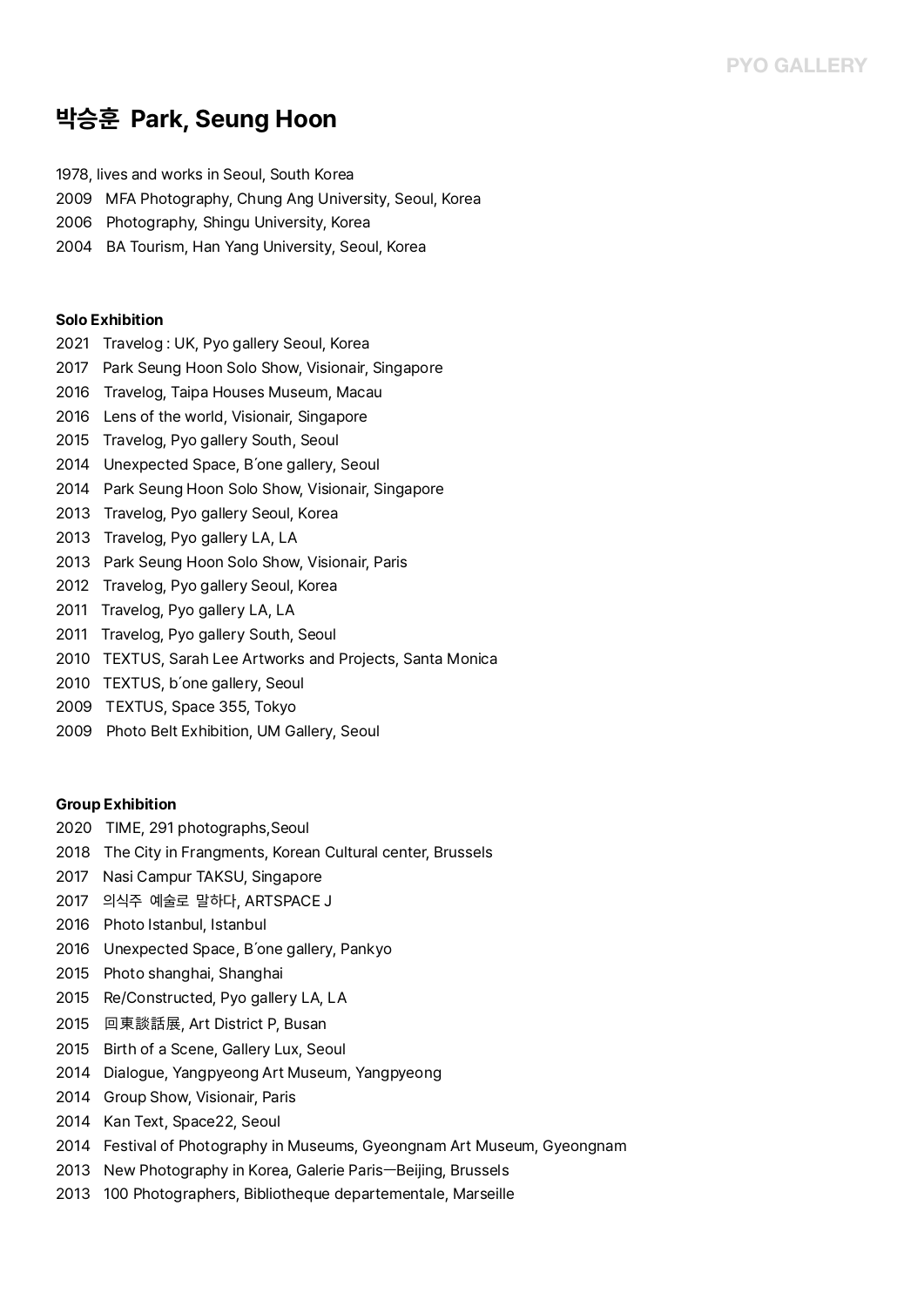## **PYO GALLERY**

- 2013 Another Chain Bridge, Koran Cultural Office, Budapest
- 2013 Love Actually, Seoul Museum, Seoul
- 2012 Hong Kong international photo festival, Hong Kong Art Center, Hong Kong
- 2012 Daegu Photo Biennale, Center for Developing Culture, Daegu
- 2012 Urban promenade, Pohang Museum, Pohang
- 2012 Photo Transgression, Art space Jungmiso, Seoul
- 2012 Delving In, Interalia, Seoul
- 2011 Seoul Photo Festival, Seoul Museum of Art, Seoul
- 2011 ASEANㅡKorea Contemporary Media Art, Kumho Museum of Art, Seoul
- 2011 Three Photographers in wonderland, Pyo Gallery South, Seoul
- 2011 Seoul, City Exploration, Seoul Museum of Art, Seoul
- 2011 Studio Vortex 2, Galerie Montgrand, France Marseille
- 2010 Photo Off, La Bellevilloise, Paris
- 2010 New Photography in Korea, Galerie ParisㅡBeijing, Paris
- 2010 Aspects of Korean Contemporary Photography, National Taiwan Museum of Fine Arts
- 2010 All the Scenes of the World, Jang Heung Art Park Museum, Jang Heung
- 2010 Beyond the Lens, ShinHan Bank Gallery, Seoul
- 2009 10 Years Photography Criticism Prize, Seoul Museum of Art, Seoul
- 2009 Seoul International Photo Festival, Garden 5, Seoul
- 2009 Paris Photo, Louvre, Paris
- 2009 Different 4 ways, Guardian Garden, Tokyo
- 2009 Atelierdevisu Projection of Photographs, atelier de visu, France Marseille

### **Awards**

- 2010 Best Portfolio, Daegu Photo Biennale, Korea
- 2009 Photo Belt 2009, SIPA, Korea
- 2008 10th Photography criticism Prize, Time Space, Korea

### **Residence**

- 2012 Goyang art studio, National Museum of Contemporary Art, Korea 2011 Nanji Art Studio, Seoul Museum of Art, Seoul Korea
- 
- 2011 Nanji studio, SEMA, Seoul, Korea
- 2010 LITMUS, Ansan Korea
- 2009 ALTELIER DE VISU, France Marseille

### **Collection**

National Museum of Contemporary Art, KoreaㅡArt Bank Korea Exchange Kiturami Cultural Foundation Sanofiㅡaventis Korea Morganstanley US Yojin Y City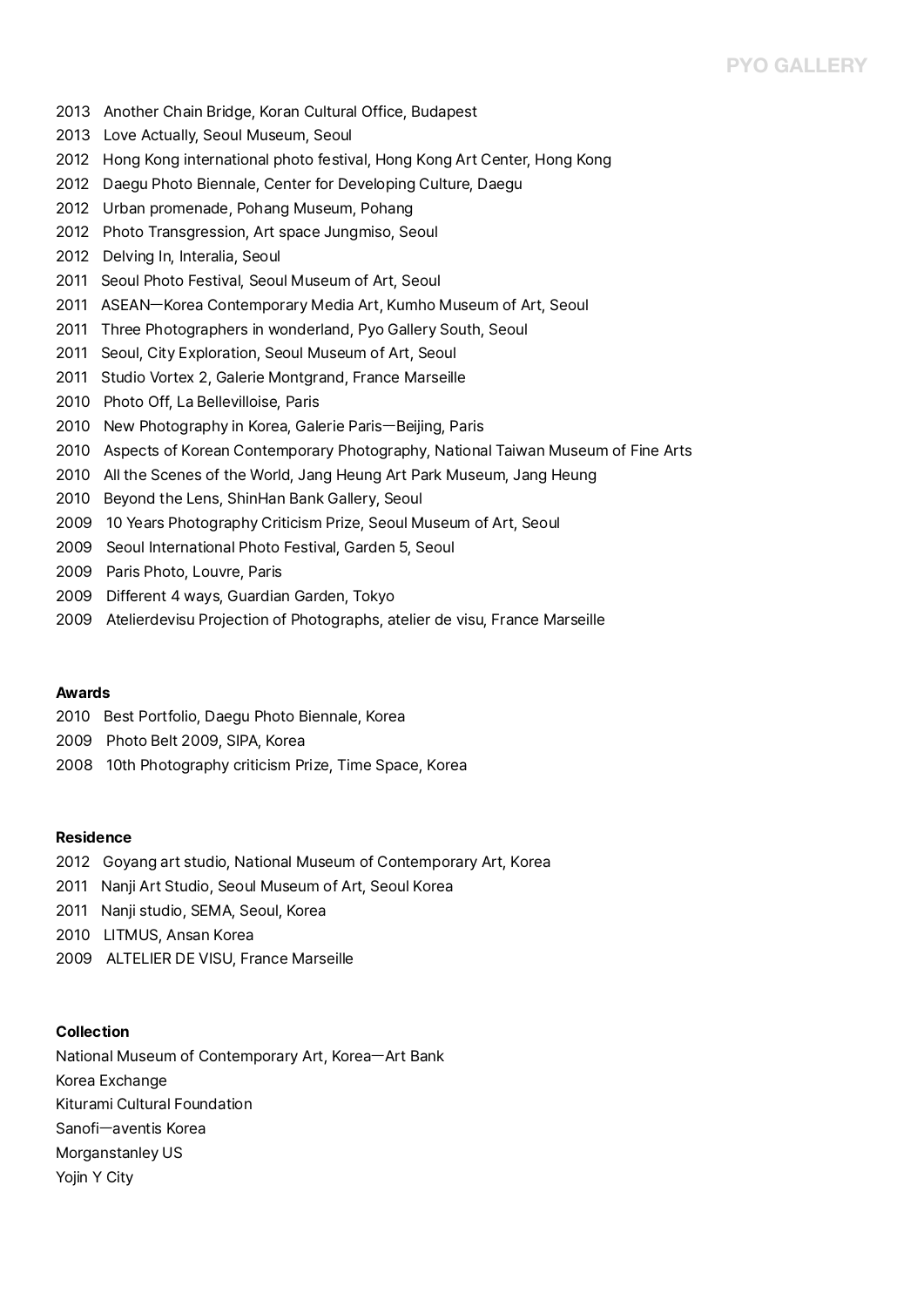## **Susan LOGORECI**

M.F.A. Painting, California State University Long Beach, Long Beach, CA B.F.A. Painting, San Francisco Art Institute, San Francisco, CA

### **Solo and Two Person Exhibitions**

2016 Coast to Coast, Two person show with Park Seung Hoon, PYO Gallery, Los Angeles, CA

- 2012 Infill Fill In, Co-Gallery, Los Angeles, CA
- 2011 It's Hard To Know Just Where You Stand When You're Standing In It, Cirrus Gallery, Los Angeles, CA
- 2008 There is Always More For People Like You, Cirrus Gallery, Los Angeles, CA
- 2006 Areas of Interest, New Drawings, Cirrus Gallery, Los Angeles, CA
- 2005 Susan Logoreci, Cirrus Gallery, Los Angeles, CA

### **Group Exhibitions**

- 2019 A Store Show, Odd Ark LA, Los Angeles, CA
- 2019 Holding Space, Big Pictures Los Angeles, Los Angeles, CA

2019 I have always imagined that Paradise will be some kind of Library, Blake and Vargas, Berlin, Germany in collaboration with Big Pictures Los Angeles

- 2019 Lava on Sand, Wolf and Galentz, Berlin Germany in collaboration with Lava Projects, Los Angeles
- 2019 Dreamhouse Vs. Punk House, Serious Topics, Inglewood, CA
- 2018 Space + Land, Fellows of Contemporary Art, Los Angeles, CA
- 2018 Divided Brain, Lava Projects, Los Angeles, CA
- 2017 Brand 45 Annual National Exhibition of Works on Paper, The Brand Library, Glendale CA
- 2017 Dark Progressivism: The Built Environment, Lancaster Museum of Art and History, Lancaster, CA
- 2016 Consort, Artshare LA, Los Angeles, CA
- 2016 La Estacion Arte Contemporaneo, Chihuahua Me
- 2016 LABo por Venezuela, Carlos Blanco Studio, Bogota, Columbia
- 2015 6H to 8B Artists who draw in Los Angeles, Fellows of Contemporary Art, Los Angeles, CA
- 2015 Witty and Urbane, Fellows of Contemporary Art, Los Angeles, CA
- 2014 Watchman: Surveillance and the Flanuer, Torrance Art Museum, Torrance, CA
- 2012 Architectural Deinforcement: Constructing Disaster and Decay, Cerritos College, Norwalk, CA
- 2011 Cities: Visionary Places, Torrance Art Museum, Torrance, CA
- 2010 Mass Emergencies, Angels Gate Cultural Center, San Pedro, CA
- 2010 99 Cent Store, Los Angeles International Airport, Los Angeles, CA
- 2009 Scope Art Fair, Miami, FL
- 2009 Lovable Like Orphaned Kitties and Bastard Children, Green Gallery, Milwaukee, WI
- 2009 On the Down-Low, The Attic, Los Angeles, CA
- 2008 Scope Art Fair, Miami, FL
- 2007 Scope Art Fair, Miami, FL
- 2006 On-Line: Contemporary Drawing, University Art Gallery, Sonoma State University, Sonoma, CA
- 2006 From America, Museum of Contemporary Art Minsk, Minsk, Belarus
- 2006 Plainer: A Contemporary Take on Landscape, Torrance Art Museum, Torrance, CA
- 2005 Fineline, Cirrus Gallery, Los Angeles, CA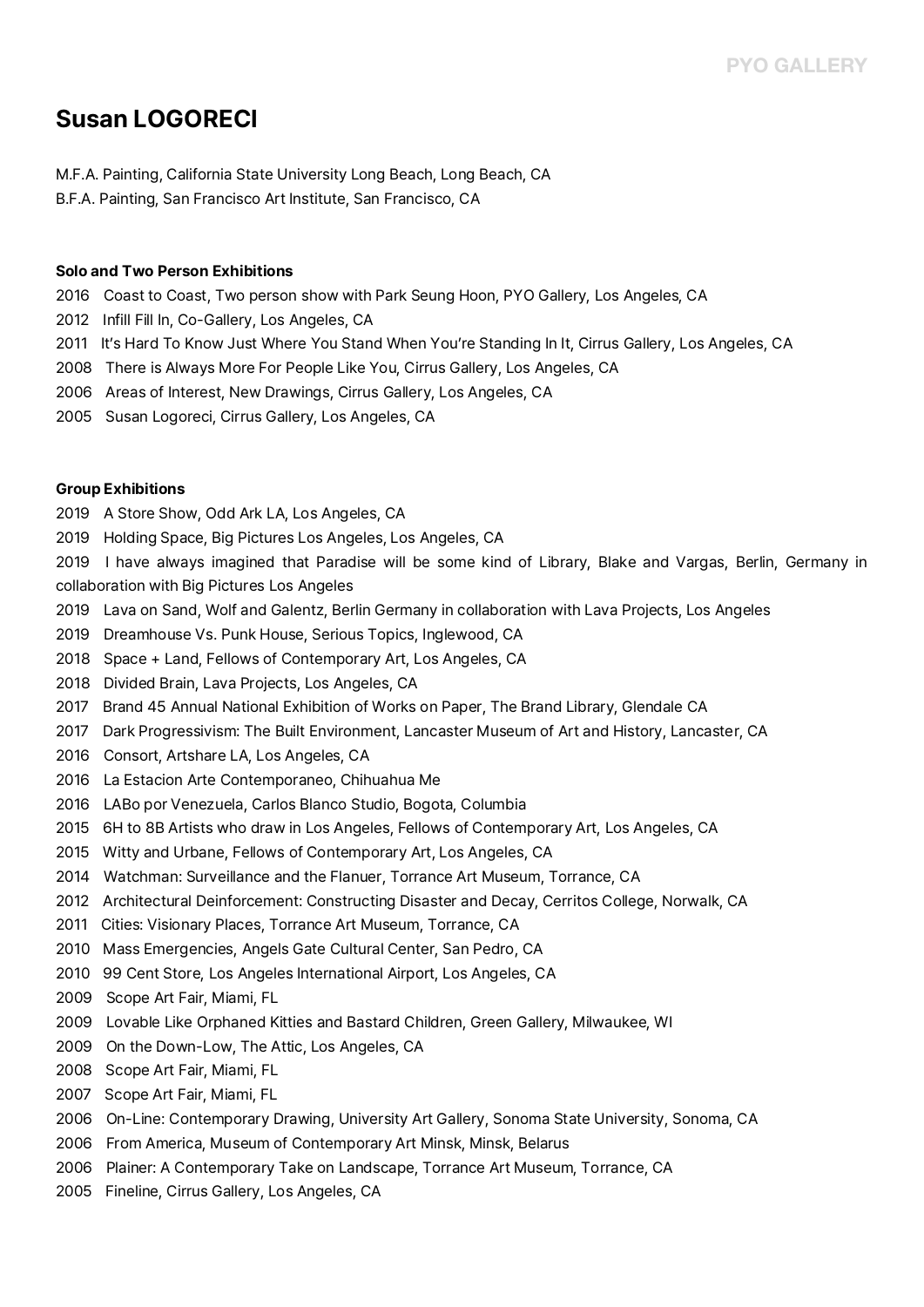- 2005 Opener, Greenleaf Gallery, Whittier College, Whittier, CA
- 2005 Structure II, Architecture in Painting and Drawing, Gallery Katz, Boston, MA
- 2005 Aqua Art Fair, Miami, FL
- 2004 L.A. Drive-by #2 The Glazed Gaze, MOP Gallery, Sydney Australia
- 2004 Crazy Thoughts Have Quick Wings, Cirrus Gallery, Los Angeles, CA
- 2004 The Armory Show, The International Fair of New Art, New York, NY.

### **Publications**

Los Angeles Times, Exhibit Depicts L.A. Through a Plane Window, December 27, 2020 Houston Chronicle, Art At The Heart Of Move to Museum District, by Diane Cowen, December 14, 2020 San Diego Union-Tribune, City Seeks Input On Art Installation For Slate San Diego Fire Station, by Andrea Lopez-Villafana, September 28, 2020<br>Art and Cake LA – Space and Land @FOCA, by Lorraine Holtzman, September 15, 2018 The Source – L.A. Metro Transportation and News, Sneak peek into fabrication for artwork at future Expo/Sepulveda<br>Station, October 16, 2014 THS Art.com, Talking Art with Susan Logoreci, February 7, 2013 Curbed LA, Downtown L.A. Skyline Pops Up on One of LAX's Blank Walls, June 14,2011 Monterey Herald, "Local Muralist on Display at LAX", by Marc Cabrera, July 18, 2011 Artillery Magazine, Feature: Sight Seeing L.A. by Carrie Yury, July/August 2011 Visual Art Source, Editorial Recommendations by Jeannie R. Lee Zyzzyva – The Journal of West Coast Artists and Writers, Winter Issue 2009 Los Angeles Times, "Around the Galleries, Reflections on Doom, Instability." By Leah Ollman, June 20, 2008 Tirana Times, "Urban Confessions of Susan Logoreci", Issue 14 September 25, 2007 Art In America, "Opening Salvos in L.A" by Michael Duncan, Issue 10, November 2006, p.77 Los Angeles Times, "Around the Galleries, Do Their Lenses Deceive You?" by Leah Ollman, September 22, 2006 McSweeney's Quarterly Concern, Issue 20, June 2006 p.116 & 156 Harper's Magazine, April 2006

### **Selected Collections**

Marriott Hotels and Resorts Hilton Hotels and Resorts City National Bank Creative Artists Agency Los Angeles County Arts Commission Los Angeles Metropolitan Authority U.S. State Department William Brady III Beth Rudin DeWoody Greenberg Traurig, LLP Gibson, Dunn & Crutcher, LLP O'Melveny & Meyers, LLP